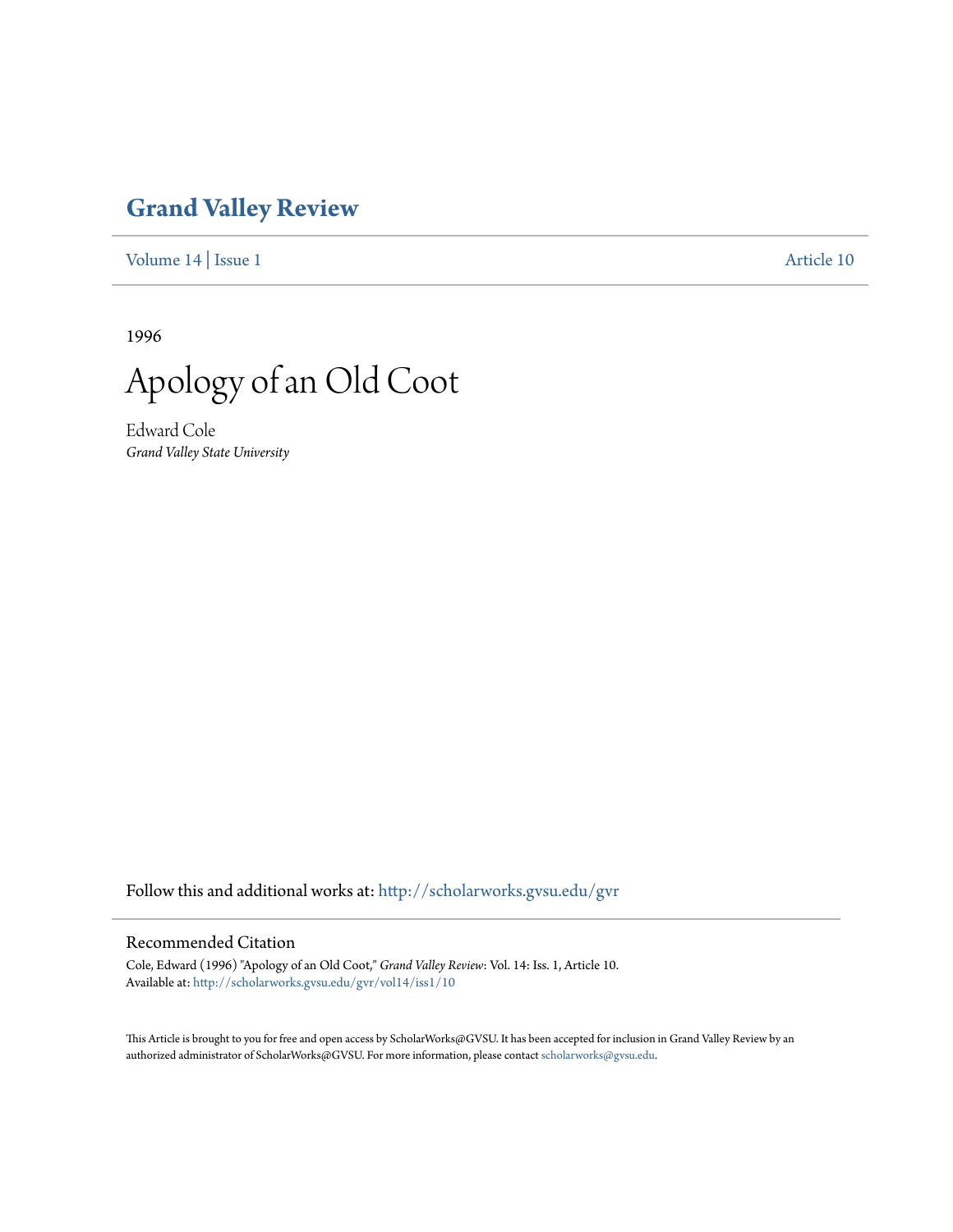## **APOLOGY OF AN OLD COOT**

## *Edward Cole*

Because I needed the extra days to hunt up the carbon paper for my rusty Underwood, I am deeply obliged to the editors of the Review for giving me considerable time in which to write a reply to the cooties. By the way, in my dictionary (also an ancient, non-interactive model) a cootie is a head-louse, but a coot is a harmless and inoffensive aquatic bird. While I am sure that the mismatch between these eponymous totems is entirely accidental, it may at least be emblematic of something.

I would also like to take this opportunity to thank the many old coots and cootesses who helped me write "Eclectic Polytechnic."\* Although I am honored to be considered its author, I must confess that not one word of it is truly original: I overheard it all in conversations with my peers, who will readily recognize their own contributions. So, if I am to be brought down on the wing, it is because there is always a tendency to shoot the messenger.

In fact, I am quite amazed that "Eclectic Polytechnic" has drawn the fire of our junior colleagues. Written for students at the behest of students, it was not couched in the lofty and arcane prose, etc. etc., which is usually employed in appeals to the faculty intellect. It is rather as if one arrived to play a little solo for the Allendale Book Club only to find in the audience the music critics of the New York Times. I assure you that I am, in fact, quite capable of writing on a higher level and that had I only known that you, ladies and gentlemen, were to be my audience, why then .... But enough of this.

Let us take the cooties' points one by one. I am touched that they think that it is we who have established the standards and expectations which are causing them such vexation. Ah, if only that were the case. Let me ask you old cootesses and coots: wouldn't it have been wonderful had we been given the opportunity to shape the future of the institution which claimed our best years? But alas, it was not to be: we were finessed, snookered at every turn, co-opted and left out of the loop. I'm afraid that the cooties will have to direct their gratitude to our real masters, the administrators. It is they who will have the honor of appearing at the bar of history on the Day of Assessment. We will be quite left out of it, I fear.

But perhaps I did overreach myself a bit in criticizing the cooties' privileges. Really, no cynicism was intended. I must reassure you: my years at Grand Valley have taught me that sincerity and goodness prevail wherever wisdom is diligently sought. All that research, writing, and especially conferencing—how could I have forgotten it? No wonder the cooties can not teach the normal class load. They were trained not to do it, and at pretty good grad schools, too. We who came here from the diploma-mills of the past often forget that, unlike us, the cooties know how to do